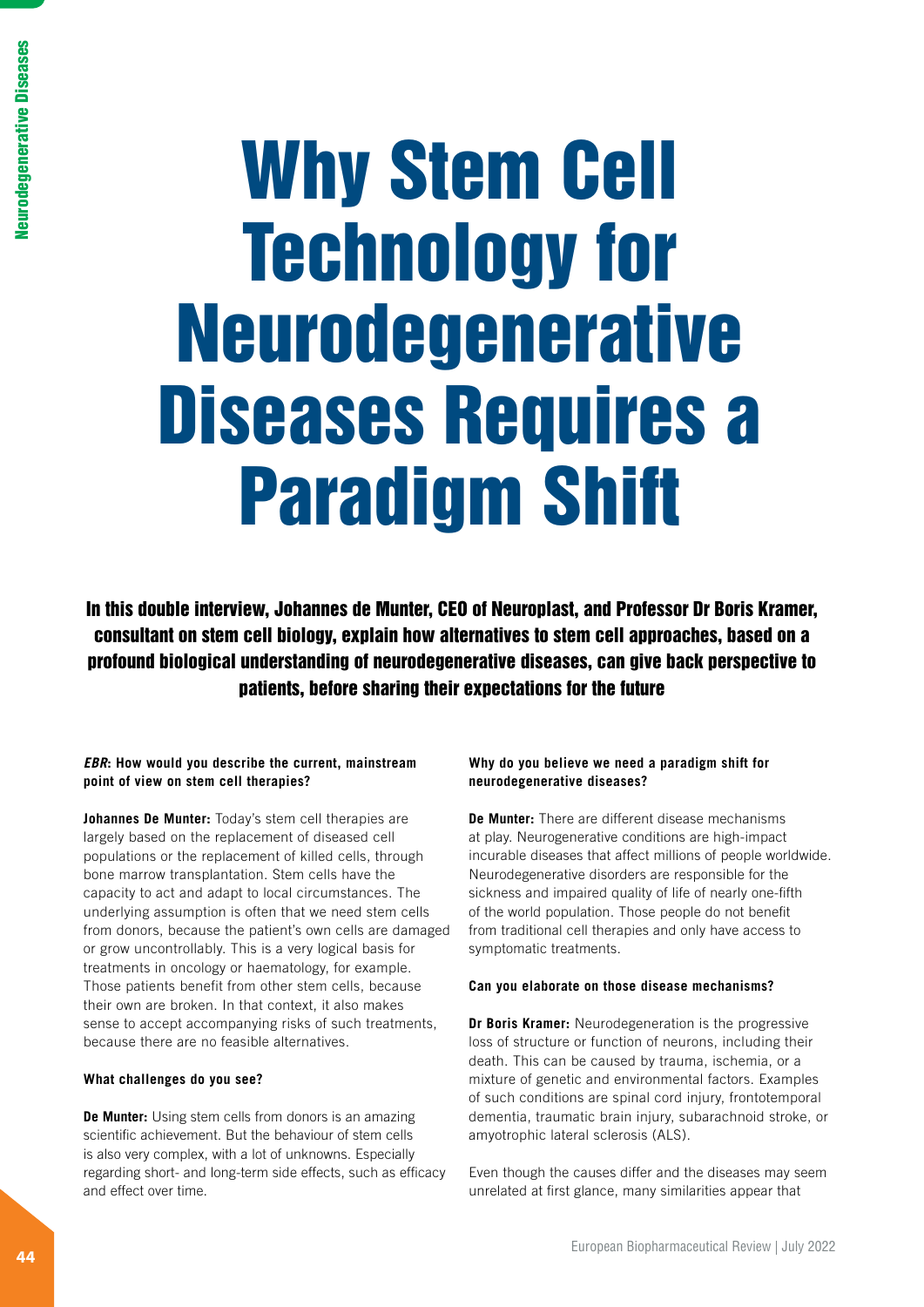

**Abbreviations**: ARM: activated response microglia; BDNF:Brain-derived neurotrophic factor; EVs: Extracellular vesicles; GSK-β: glycogen synthase kinase-3 beta; HSC: haematopoietic stem cell; IGF-1: insulin-like growth factor-1; IFN-γ: Interferon-gamma; IL-1: Interleukin-1; IL-6: Interleukin-6; iNOS: inducible nitric oxide synthase; IRM: Interferon Response Microglia; MSC: mesenchymal stem cell; NO: nitric oxide; ROS: reactive oxygen species; TNF: tumour necrose factor; VEGF: vascular endothelial terteron Hespo<br>owth factor (1)

relate these processes to one another on a sub-cellular level: unprogrammed cell death, boosted by secondary inflammation.

Discovering these similarities offers hope for adequate therapeutic interventions for those millions of patients with unmet needs.

## **How do you translate the disease mechanisms to an alternative view on stem cell therapy?**

**Kramer:** Unlike other diseases that require stem cell therapy, the regenerative capabilities of the neurodegenerative patient's own cells are still intact. Therefore, there is no need to transplant stem cells from donors and run unnecessary risks of rejection. It makes more sense to leverage the patient's own cells.

## **How do we do that – leverage the capabilities of the patient's own cells?**

**De Munter:** We distinguish three foundational principles in the development of effective treatments for neurodegenerative diseases.

Firstly, a treatment should be autologous, meaning they are based on the patient's own cells. Contrary to allogeneic treatments, the risk for negative immune responses is nearly non-existent.

Secondly, no substantial cell manipulations should take place, to keep the potential of naïve cells. As mentioned before, the regenerative capability of the cells from these patients are not broken. They just need to be guided to the right place.

The final principle is intrathecal application. Regenerative mechanisms of the patients' cells cannot reach the central nervous system easily, due to the blood-brain barrier. Intrathecal application delivers the treatment where it matters, and is, therefore, more effective than intravenous application or drugs.

## **What evidence do you have that this is the right approach?**

**Kramer:** The Neuroplast technology is currently subject to a Phase II clinical trial for traumatic spinal cord injury and has been awarded with an orphan drug designation for this disease. Safety has already been determined in a 90-day